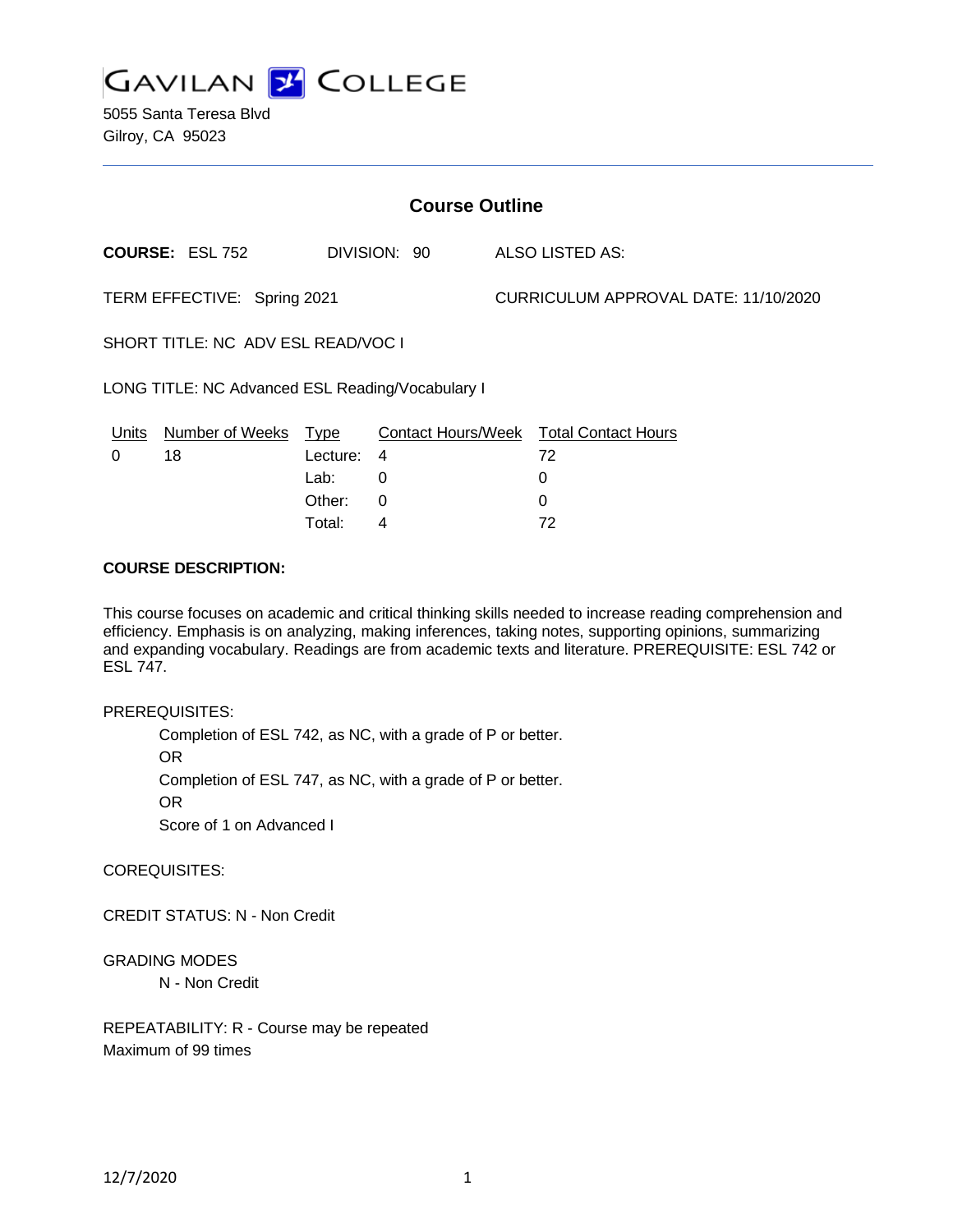SCHEDULE TYPES:

- 02 Lecture and/or discussion
- 05 Hybrid
- 71 Dist. Ed Internet Simultaneous
- 72 Dist. Ed Internet Delayed

## **STUDENT LEARNING OUTCOMES:**

1. Use context clues to guess at the meaning of new vocabulary. Measure of assessment: written exam. Year assessed, or planned year of assessment: 2018 Semester: Spring

2. Identify the main idea and details of a reading, make inferences, and draw conclusions.

Measure of assessment: Written exam, discussion.

Year assessed, or planned year of assessment: 2018 Semester: Spring

3. Read and analyze a novel and write a book report. Measure of assessment: Written report, discussion. Year assessed, or planned year of assessment: 2018 Semester: Spring

# **CONTENT, STUDENT PERFORMANCE OBJECTIVES, OUT-OF-CLASS ASSIGNMENTS**

Curriculum Approval Date: 11/10/2020 - **DE MODIFICATION ONLY**

12 HOURS

CONTENT: Give an overview of the class including the text and novel to be read, classroom procedures and activities, tests and assignments. Read one or more textbook selections based on the same topic or theme. Introduce the following strategies: previewing, using context clues, using an English-English dictionary, identifying and modifying parts of speech, identifying main idea and details, writing an outline, summarizing, expressing opinions, and comparing and contrasting ideas. Practice these strategies by doing textbook exercises, working in small cooperative learning groups, and discussing and writing about the readings.

HOMEWORK: Do textbook exercises to practice strategies.

STUDENT PERFORMANCE OBJECTIVES: Preview reading through title and prereading questions. Analyze reading through true/false, multiple choice and short answer questions. Use context clues to understand and use vocabulary. Use dictionary to select synonyms and accurate definitions. Identify and modify nouns and verbs. Identify main idea and details. Organize information using an outline. Use outline to summarize information. Express opinions supported by examples. Compare and contrast ideas.

## 12 HOURS

CONTENT: (TEXT): Read one or more textbook selections based on the same topic or theme. Continue to practice previously encountered strategies. Practice skills of skimming and scanning. Practice organizing information into flowcharts. Encourage critical thinking through inferencing and categorizing ideas into advantages and disadvantages. Do textbook exercises, discuss and write about the readings.

(NOVEL): Give brief background information about the novel to be read, including its historical significance, a biographical sketch of

the author and the setting.

HOMEWORK: Do textbook exercises to practice strategies. Read first chapter (or two) of novel and do short answer comprehension questions and longer essay questions prepared by instructor.

STUDENT PERFORMANCE OBJECTIVES: Preview reading through illustrations, title and prereading questions. Analyze reading through true/false, multiple choice and short answer questions. Use context clues to understand and use vocabulary. Use dictionary to select synonyms and accurate definitions. Skim for main idea and scan for details. Organize information into a flowchart. Use flowchart to summarize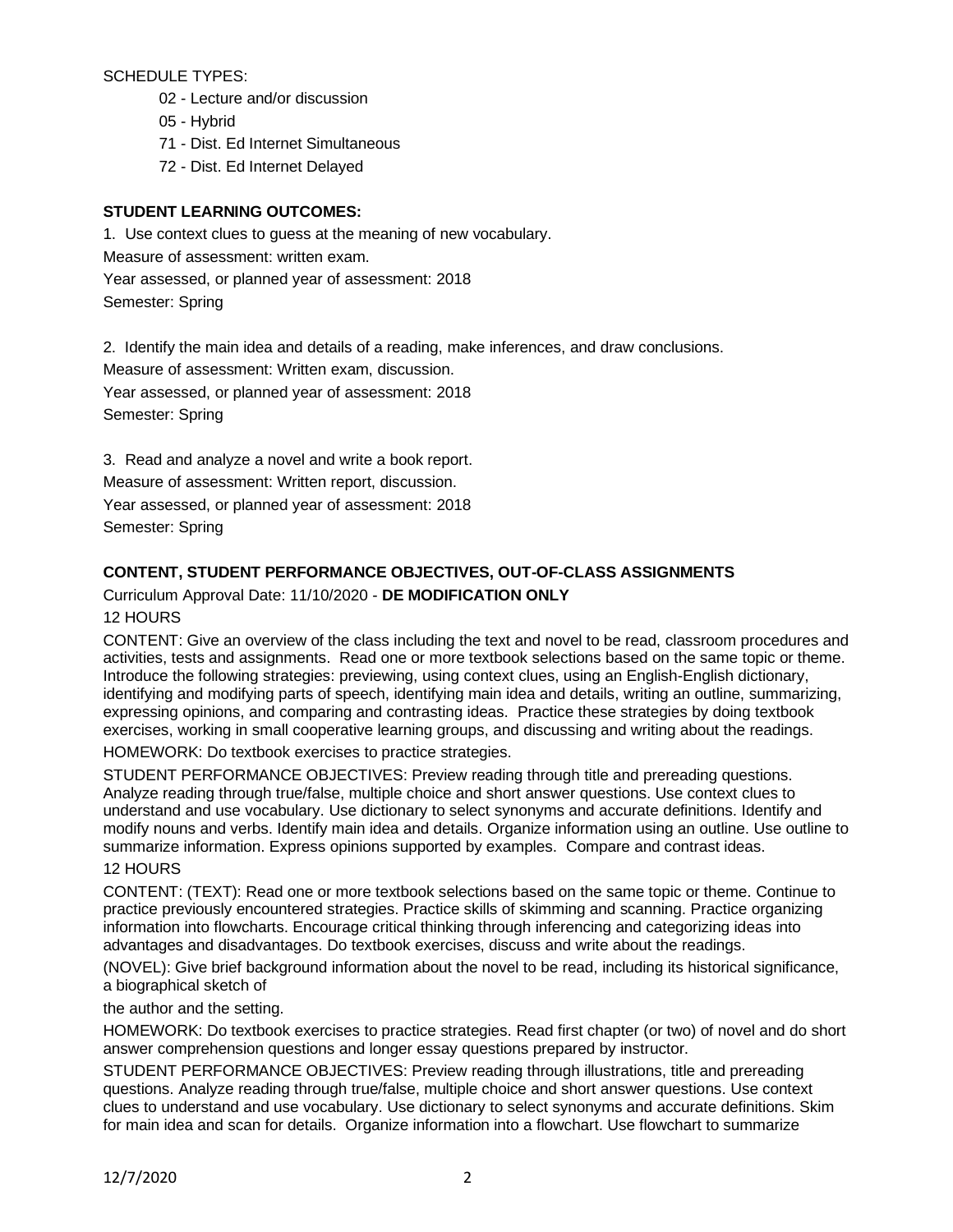information. Identify inference. Make a list of advantages and disadvantages. Assert opinion and support with examples. Identify the setting of a novel.

## 12 HOURS

CONTENT: (TEXT): Read one or more textbook selections on the same topic. Continue to practice previously encountered strategies.

Introduce strategy of using punctuation as a comprehension aid. Practice drawing conclusions. Write an opinion paragraph supported by examples. Conduct, analyze and record results of a survey. Watch a CNN video (or other video addressing same theme as reading selections) and discuss and write about the topic.

(NOVEL): Introduce the elements of character, plot and theme(s). Work in small groups to discuss the first one or two chapters of the novel.

HOMEWORK: Do textbook exercises to practice strategies. Read next chapter or two of the novel and do short answer/essay questions

#### prepared by the instructor.

STUDENT PERFORMANCE OBJECTIVES: Preview reading with questions. Analyze reading through true/false, multiple choice and short answer questions. Use context clues to understand vocabulary and punctuation marks. Use dictionary to select synonyms and accurate definitions. Change verbs and adjectives to nouns. Take notes from reading and organize information in an outline. Use outline to summarize information. Identify inference and draw conclusions. Write an opinion paragraph with examples. Conduct, analyze and record results of a survey. Explain the plot of a story. Describe the characters in a story.

#### 12 HOURS

CONTENT: (TEXT): Read one or more textbook selections on the same topic. Continue to practice previously encountered strategies.

Enhance critical thinking skills by identifying problems and creating solutions. Do textbook exercises, discuss and write about the

readings. Do a brief on-line search based on the topic of the reading selections.

(NOVEL): Introduce the element of conflict, including internal and external conflict and the idea of the protagonist and the antagonist.

Work in small groups to discuss the chapters already read.

HOMEWORK: Do textbook exercises to practice strategies. Read the next chapter or two of the novel and do the short answer/essay questions prepared by the instructor.

STUDENT PERFORMANCE OBJECTIVES: Preview reading through the title and prereading questions. Analyze reading through true/false, multiple choice and short answer questions. Use context clues to understand and use vocabulary. Use dictionary to select synonyms and accurate definitions. Change adjectives to nouns. Scan for details. Identify inference, express opinions supported with examples, draw conclusions, identify problems and create solutions. Do a brief on-line search and report findings to the class. Identify the protagonist(s) and antagonist(s) and describe the conflict in a novel.

#### 12 HOURS

CONTENT: (TEXT): Read one or more textbook selections on the same topic. Continue to practice strategies already encountered. Introduce the ideas of the author's perspective/point of view and tone. Do textbook exercises, discuss and write about reading selections. Explain content and format of book report.

(NOVEL): Examine the tone, the author's point of view and figurative speech (including: similes, metaphors, personification).

HOMEWORK: Do textbook exercises to practice strategies. Finish reading the novel. Do a book report on the novel.

STUDENT PERFORMANCE OBJECTIVES: Preview reading through the illustration, title and prereading questions. Analyze reading through true/false, multiple choice and short answer questions. Use context clues to understand and use vocabulary. Use dictionary to select synonyms and accurate definitions. Change verbs to nouns. Change adjectives to adverbs. Scan for main idea and important details. Organize and summarize information using an outline. Identify inference and draw conclusions. Interpret author's point of view and tone. Express opinions supported with examples. Identify problems and create solutions. Identify and interpret figures of speech. Write a book report of a novel.

10 HOURS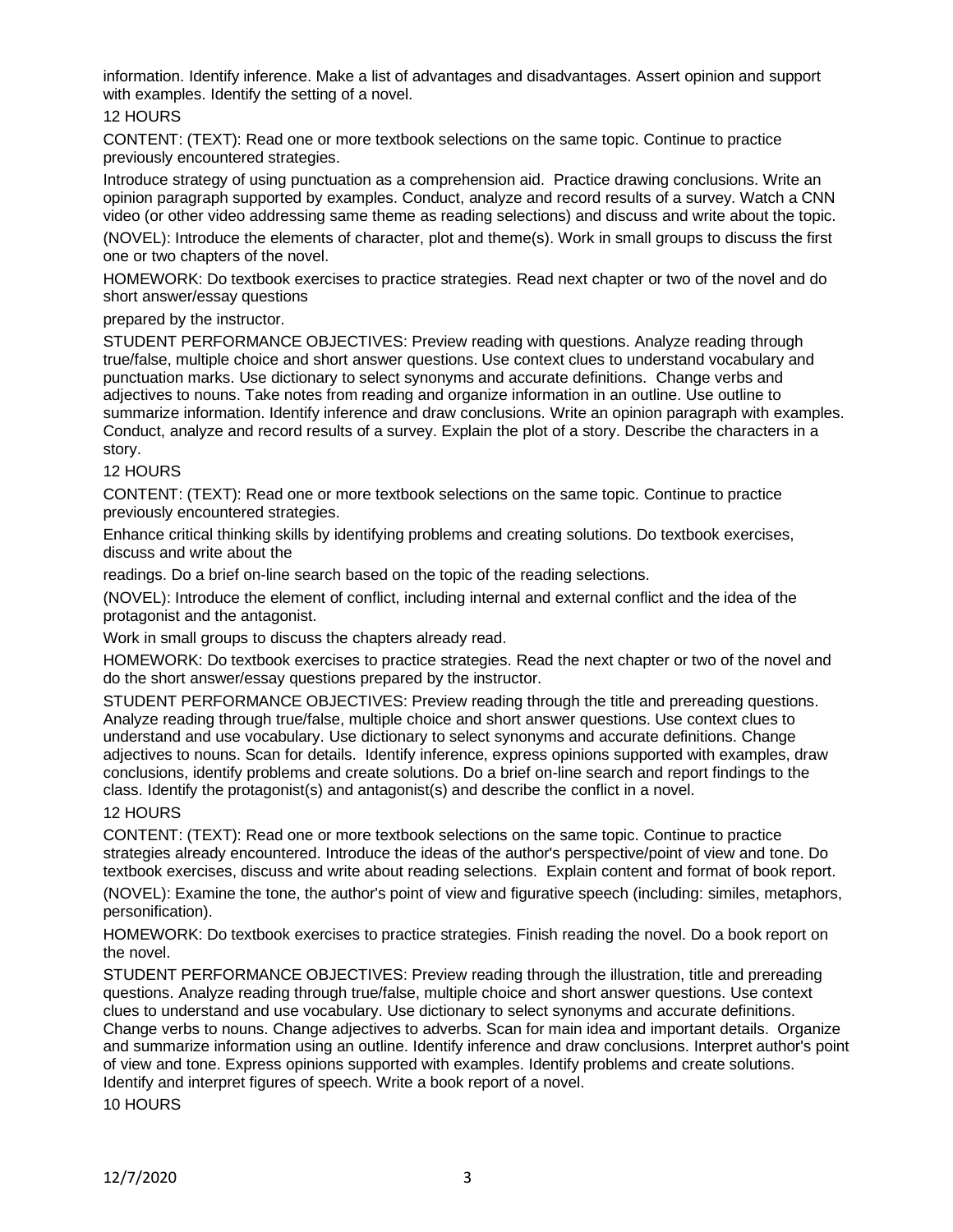CONTENT: (TEXT): Read one selection from the text. Work in small groups to review all of the reading strategies and critical thinking

skills practiced throughout the semester.

(NOVEL): Work in class, both individually and in small groups, to discuss the themes of the novel and finish the book report.

HOMEWORK: Study for final exam and finish book report.

STUDENT PERFORMANCE OBJECTIVES: Demonstrate use of reading strategies, critical thinking skills and basic research techniques including: Using previously encountered vocabulary and context clues to guess at new vocabulary, previewing a new reading passage using illustrations, title, charts, and questions, analyzing a new reading passage through true/false, multiple choice and short answer questions, using a dictionary to select synonyms and accurate definitions, recognizing and modifying parts of speech (nouns, verbs, adjectives, adverbs), scanning a reading for main idea and details, taking notes in outline or chart form and summarizing information, expressing opinions with supporting examples, making inferences and drawing conclusions, describing, comparing and contrasting information, identifying problems and creating solutions, recognizing the author's perspective, tone and purpose, describing the setting and characters in a novel, explaining the plot and conflict, recognizing literary techniques/figures of speech such as simile, metaphor and personification, discussing and writing about themes studied in class, conducting a survey and doing a brief on-line search.

2 HOURS

FINAL EXAM

## **METHODS OF INSTRUCTION:**

Lecture, reading, pair and small group activities, discussion and analysis of readings, textbook exercises, writing in response to readings.

## **METHODS OF EVALUATION:**

Writing assignments

Percent of total grade: 40.00 %

Written homework, essay exams, book report, outside reading worksheets, online research.

Objective examinations

Percent of total grade: 60.00 %

Multiple choice, true/false, matching items, completion, cloze exercises, short answer and/or essay questions.

#### OUT OF CLASS ASSIGNMENTS:

Every week students will read and do assigned exercises from the textbook. In addition, they will read a novel and answer weekly short answer and/or essay questions about it.

At the end of the semester, students will write a book report.

#### **REPRESENTATIVE TEXTBOOKS:**

Recommended Representative Textbooks Cohen and Milner. Longman Academic Reading Series Book 4. New York: Pearson Longman,2013. ISBN: 978-0-132-760614 Reading Level of Text, Grade: Intermediate ESL Verified by: Nicole Cisneros Smith, Lorraine C.. Exploring Content I. New York: Pearson Longman,2013. ISBN: 978-0-131-401983 Reading Level of Text, Grade: Intermediate ESL Verified by: Nicole Cisneros Zukowski and Faust. Steps to Academic Reading Book 4: In Context. Heinle & Heinle,2002. The content of this text is not out-of-date, and the reading skills taught are still current. ISBN: 978-0-030-340024 Reading Level of Text, Grade: Intermediate ESL Verified by: Nicole Cisneros Recommended Other Texts and Materials